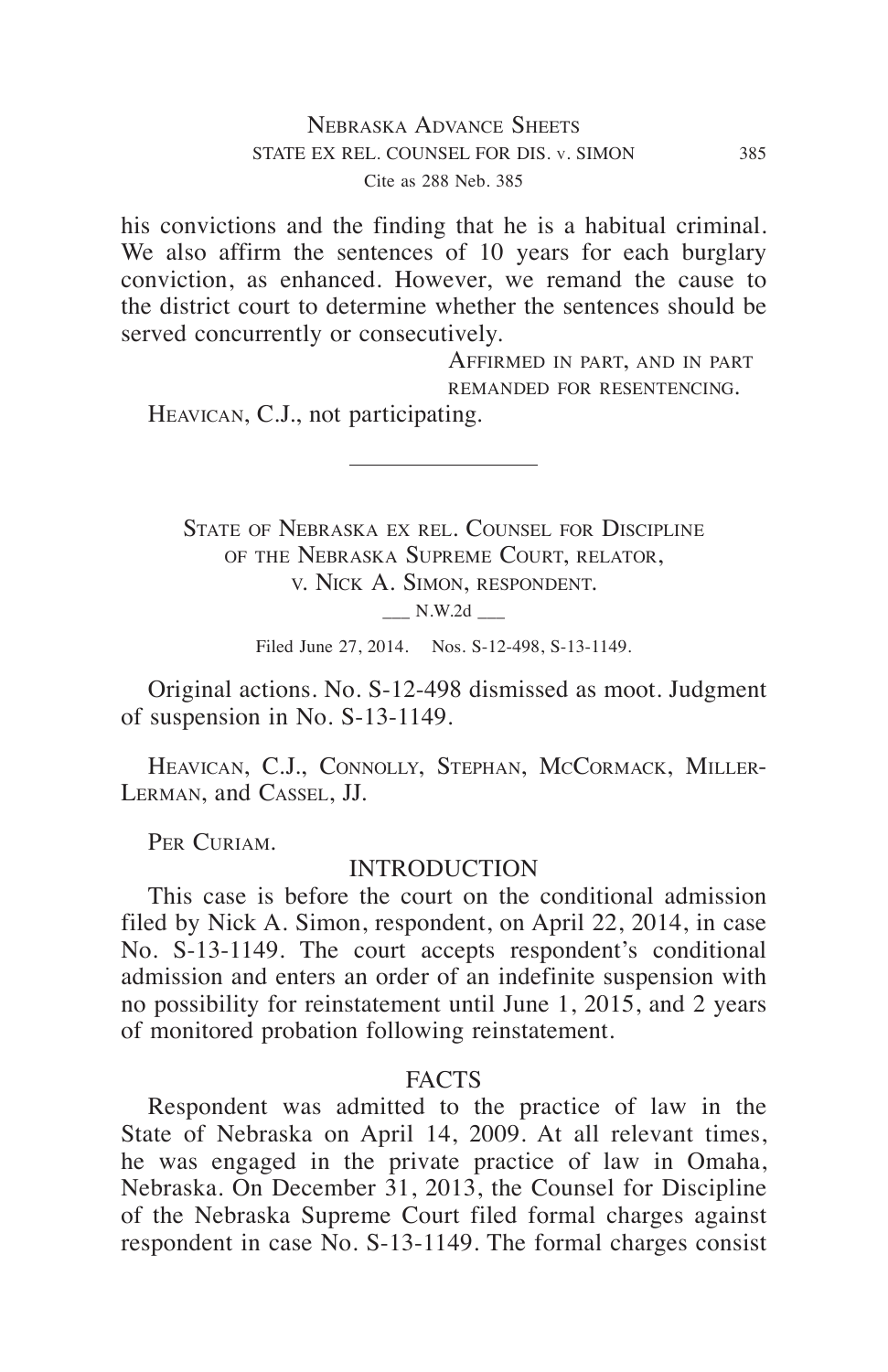of nine counts against respondent, and all the counts relate to respondent's mishandling of immigration matters. The nine counts generally allege misconduct, incompetence, failure to communicate, and failure to act diligently. In the nine counts, it was alleged that by his conduct, respondent had violated his oath of office as an attorney, Neb. Rev. Stat. § 7-104 (Reissue 2012), and Neb. Ct. R. of Prof. Cond. §§ 3-501.1 (competence); 3-501.3 (diligence); 3-501.4(a)(3), (4), and (5) (communications); and 3-508.4(a) and (d) (misconduct).

By way of background, respondent was temporarily suspended by this court on August 31, 2012, in case No. S-12-498. The application for temporary suspension to which respondent consented was based on the grievance of one client, and the allegations relating to this one client became count I in the formal charges filed in case No. S-13-1149, described above. Respondent has not been reinstated since he was temporarily suspended. By virtue of our resolution of the instant case, case No. S-12-498 is dismissed as moot.

On April 22, 2014, respondent filed a conditional admission pursuant to Neb. Ct. R. § 3-313 of the disciplinary rules, in which he conditionally admitted that he violated his oath of office as an attorney and conduct rules §§ 3-501.1; 3-501.3; 3-501.4(a)(3), (4), and (5); and 3-508.4(a) and (d). In the conditional admission, respondent outlined his mental health issues and steps taken to cope. Respondent knowingly chose not to challenge or contest the truth of the matters conditionally admitted and waived all proceedings against him in connection therewith in exchange for an indefinite suspension with no possibility for reinstatement until June 1, 2015, and 2 years of monitored probation following reinstatement. If accepted, the monitoring shall be by an attorney licensed to practice law in the State of Nebraska and who shall be approved by the Counsel for Discipline. The monitoring plan shall include, but not be limited to, the following: During the first 6 months of probation, respondent will meet with and provide the monitor a weekly list of cases for which respondent is currently responsible, which list shall include the date the attorney-client relationship began; the general type of case;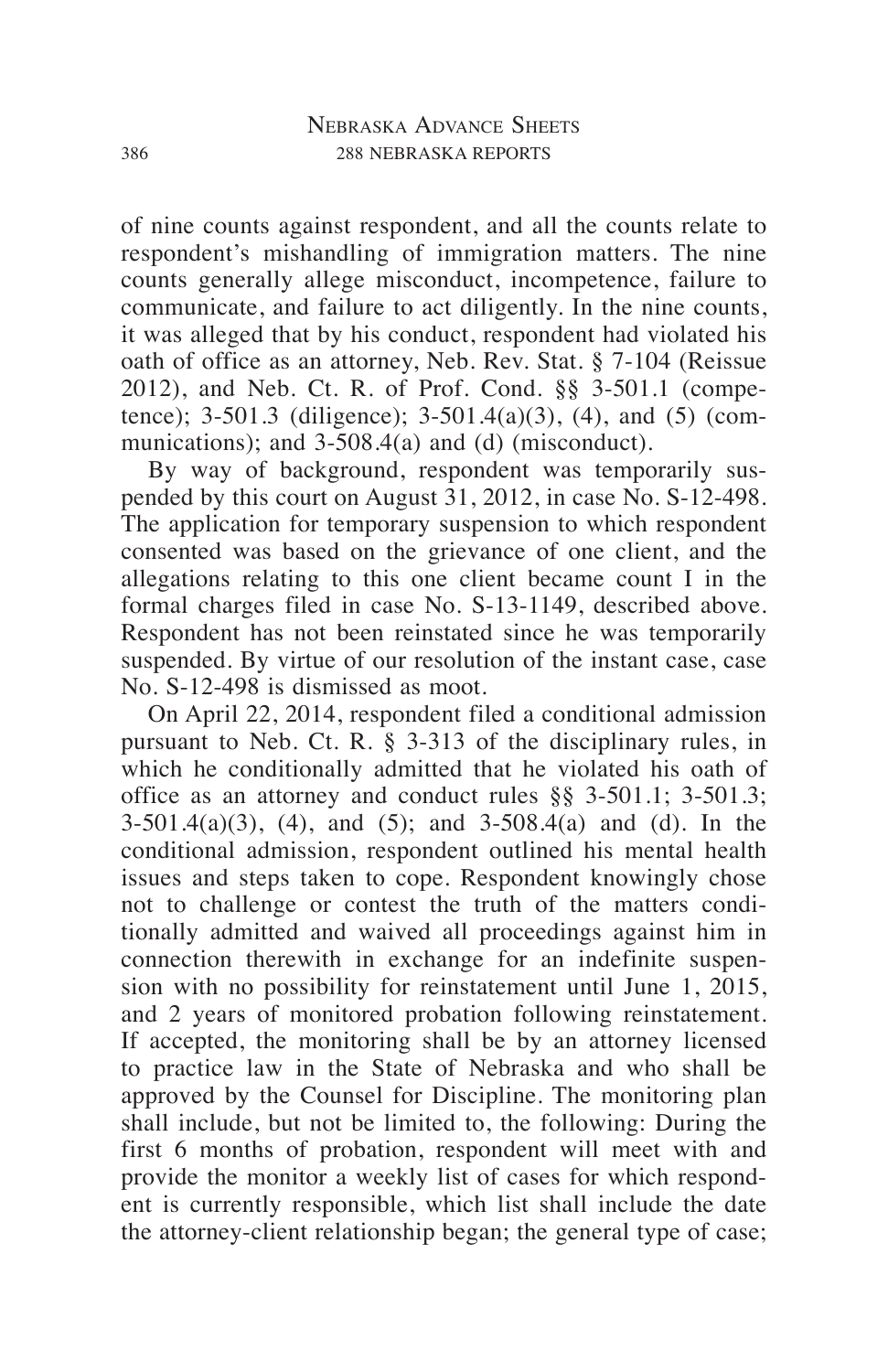the date of last contact with the client; the last type and date of work completed on file (pleading, correspondence, document preparation, discovery, court hearing); the next type of work and date that work should be completed on the case; any applicable statutes of limitations and their dates; and the financial terms of the relationship (hourly, contingency, et cetera). After the first 6 months through the end of the probation, respondent shall meet with the monitor on a monthly basis and provide the monitor with a list containing the same information set forth above. Respondent shall reconcile his trust account within 10 days of receipt of the monthly bank statement and provide the monitor with a copy within 5 days, and respondent shall submit a quarterly compliance record to the Counsel for Discipline demonstrating that respondent is adhering to the foregoing terms of probation. The quarterly report shall include a certification by the monitor that the monitor has reviewed the report and that respondent continues to abide by the terms of probation. Finally, respondent shall pay all the costs in this case, including the fees and expenses of the monitor, if any.

The proposed conditional admission included a declaration by the Counsel for Discipline, stating that respondent's proposed discipline "will protect the public, the reputation of the Bar and the administration of justice."

Upon due consideration, we approve the conditional admission, and we order an indefinite suspension effective immediately with no possibility of reinstatement until June 1, 2015, and, following reinstatement, 2 years of monitored probation subject to the terms outlined above.

# ANALYSIS

Section 3-313, which is a component of our rules governing procedures regarding attorney discipline, provides in pertinent part:

(B) At any time after the Clerk has entered a Formal Charge against a Respondent on the docket of the Court, the Respondent may file with the Clerk a conditional admission of the Formal Charge in exchange for a stated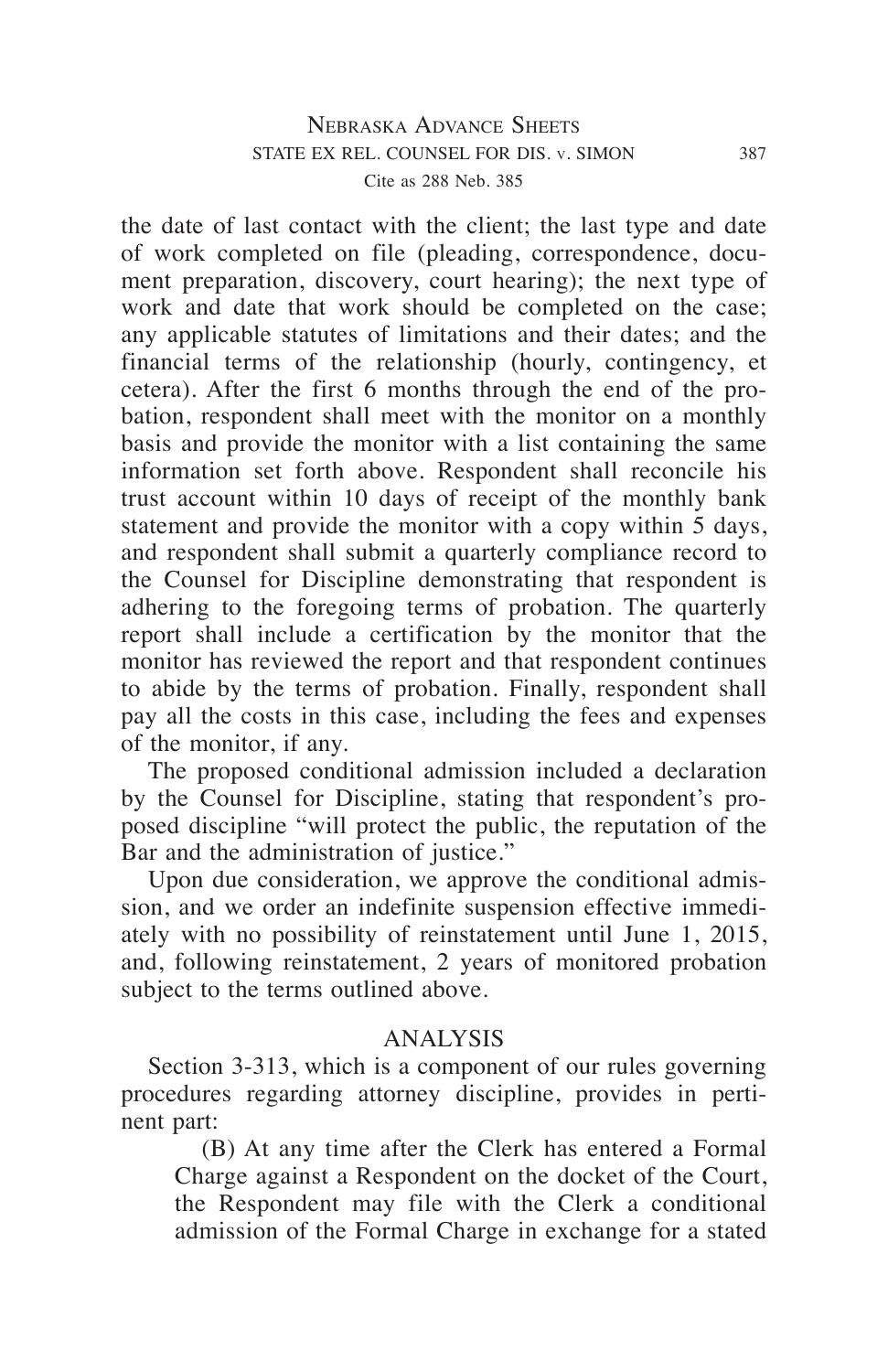form of consent judgment of discipline as to all or part of the Formal Charge pending against him or her as determined to be appropriate by the Counsel for Discipline or any member appointed to prosecute on behalf of the Counsel for Discipline; such conditional admission is subject to approval by the Court. The conditional admission shall include a written statement that the Respondent knowingly admits or knowingly does not challenge or contest the truth of the matter or matters conditionally admitted and waives all proceedings against him or her in connection therewith. If a tendered conditional admission is not finally approved as above provided, it may not be used as evidence against the Respondent in any way.

Pursuant to § 3-313, and given the conditional admission, we find that respondent knowingly does not challenge or contest the matters conditionally admitted. We further determine that by his conduct, respondent violated conduct rules §§ 3-501.1;  $3-501.3$ ;  $3-501.4(a)(3)$ ,  $(4)$ , and  $(5)$ ; and  $3-508.4(a)$  and  $(d)$ ; and his oath of office as an attorney licensed to practice law in the State of Nebraska. Respondent has waived all additional proceedings against him in connection herewith. Upon due consideration, the court approves the conditional admission and enters the orders as indicated below.

### **CONCLUSION**

Case No. S-12-498 is dismissed as moot. In this case, S-13-1149, respondent is indefinitely suspended from the practice of law, effective immediately, with no possibility of reinstatement until June 1, 2015. Should respondent apply for reinstatement, his reinstatement shall be conditioned upon respondent's being on probation for a period of 2 years, including monitoring, following reinstatement, subject to the terms agreed to by respondent in the conditional admission and outlined above. Respondent shall comply with Neb. Ct. R. § 3-316 (rev. 2014), and upon failure to do so, he shall be subject to punishment for contempt of this court. Respondent is also directed to pay costs and expenses in accordance with Neb. Rev. Stat. §§ 7-114 and 7-115 (Reissue 2012) and Neb.